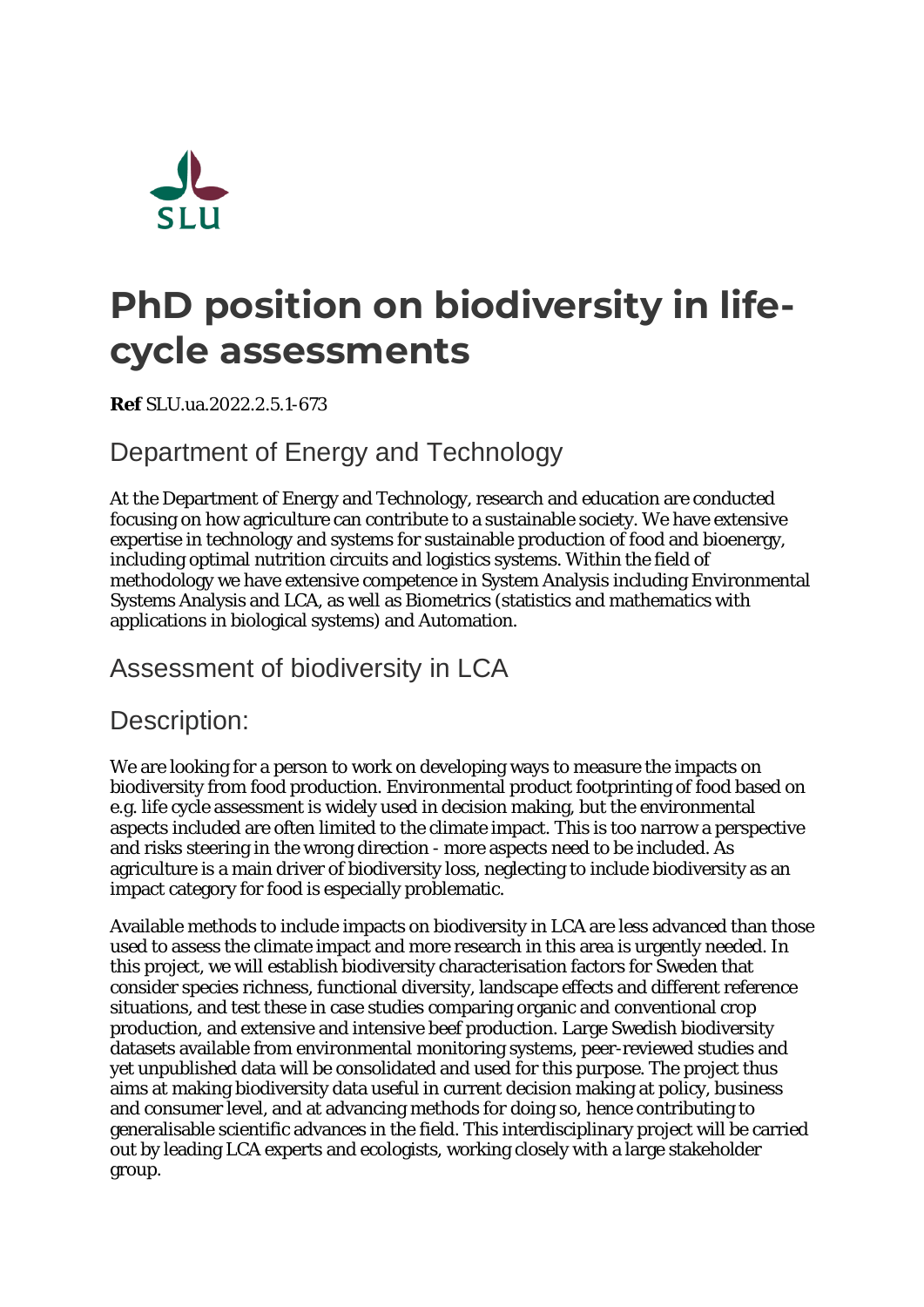# Qualifications:

We are looking for a highly motivated candidate with a master's degree in ecology, biology, agronomy, technology, sustainable food systems, sustainable development or similar. Experience of working with different types of data analysis e.g. statistical analyzes, life cycle assessment, modelling or programming are an advantage as well as knowledge of agriculture and advanced knowledge in ecology and biodiversity. A great interest in sustainability assessments in general is also an advantage. You need to have very good knowledge in formulating yourself in writing in English and preferably Swedish, but the latter is not a requirement. Great emphasis is placed on personal qualities, such as the ability to work independently, flexibility, the ability to prioritize and meet deadlines, curiosity and willingness to learn, as well as a good analytical and problem-solving ability

Place of work:

Uppsala.

Forms for funding or employment:

Employment (4 years).

Starting date:

According to agreement.

#### Application:

Click the "Apply" button to submit your application. The deadline is 2022-04-20

To qualify for third-cycle (Doctoral) courses and study programmes, you must have a second-cycle (Master's) qualification. Alternatively, you must have conducted a minimum of four years of full-time study, of which a minimum of one year at secondcycle level.

Applicants will be selected based on their written application and CV, degree project, copies of their degree certificate and transcript of records from previous first and secondcycle studies at a university or higher education institution, two personal references, and knowledge of English. More information about the English language requirements can be found here: [www.slu.se/en/education/programmes-courses/doctoral-studies/new](http://www.slu.se/en/education/programmes-courses/doctoral-studies/new-doctoral-students/english-language-requirements/)[doctoral-students/english-language-requirements/](http://www.slu.se/en/education/programmes-courses/doctoral-studies/new-doctoral-students/english-language-requirements/)

Please note that applicants invited to interview must submit attested copies of their degree certificate, a transcript of records from previous first and second-cycle studies at a university or higher education institution. Applicants who are not Swedish citizens need to submit an attested copy of their passport's information page containing their photograph and personal details.

Read about the PhD education at SLU at [www.slu.se/en/education/programmes](https://www.slu.se/en/education/programmes-courses/doctoral-studies/)[courses/doctoral-studies/](https://www.slu.se/en/education/programmes-courses/doctoral-studies/)